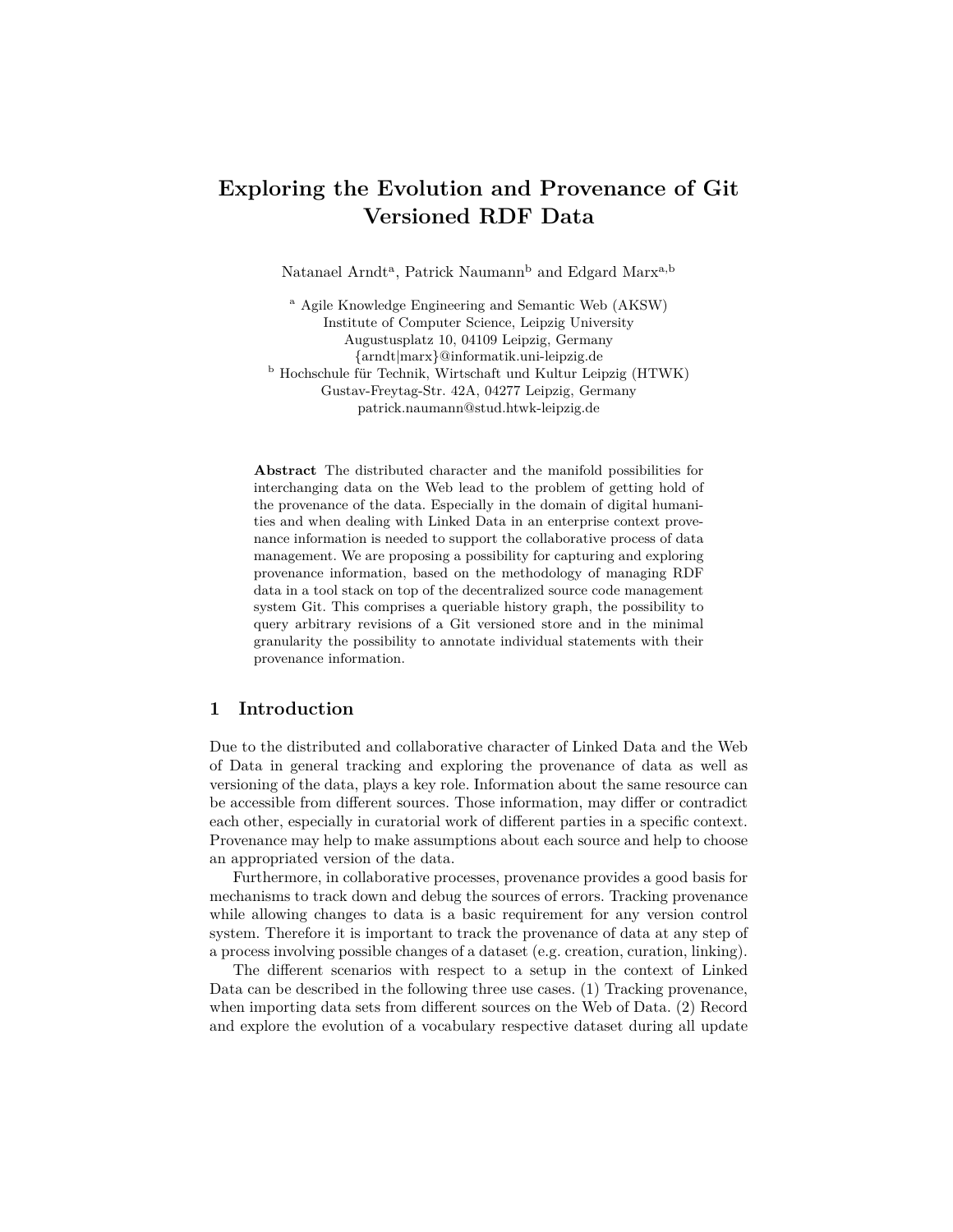steps of a data management process. (3) Tracking down the source or point of introduction of a specific change to a dataset.

Especially in the domain of e-humanities when managing prosopographical data, such as the *Pfarrerbuch*[1](#page-1-0) and the *Catalogus Professorum*[2](#page-1-1) [\[16](#page-14-0)], it is crucial to track and be able to explore the provenance and evolution of the domain data. Further use cases are the *Heloise – European Network on Digital Academic History*<sup>[3](#page-1-2)</sup> [[15\]](#page-14-1) and "Professorial Career Patterns of the Early Modern History"<sup>[4](#page-1-3)</sup>. But also for business use cases as researched in the *LEDS – Linked Enterprise Data Services*<sup>[5](#page-1-4)</sup> project and for managing library metadata as in the  $AMSL<sup>6</sup>$  $AMSL<sup>6</sup>$  $AMSL<sup>6</sup>$ [[1,](#page-13-0)[13](#page-14-2)] project, means for tracking down the origin of any statement introduced into a dataset in a collaborative data curation setup are needed.

Our aim for this work is to enable access to provenance-related metadata retrieved from RDF data which is managed in a Git repository. Describing provenance information requires a vocabulary that can be used to express the different aspects of the Git system. Further an appropriate transformation is required to access the metadata.

The paper is structured as follows. The state of the art and related work is presented and discussed in [section 2.](#page-1-6) An analysis of the problem we are facing and requirements necessary for a solution are provided in [section 3](#page-4-0). We are presenting our approach in [section 4](#page-5-0) and demonstrate the approach using our prototypical implementation in [section 5](#page-10-0). Finally, a conclusion is given together with a prospect to future work in [section 6](#page-12-0).

Throughout the paper we are using the following RDF-prefix mappings: [prov](http://www.w3.org/ns/prov): <http://www.w3.org/ns/prov#>, [xsd](http://www.w3.org/2001/XMLSchema): <http://www.w3.org/2001/XMLSchema#>, [rdf](http://www.w3.org/1999/02/22-rdf-syntax-ns): <http://www.w3.org/1999/02/22-rdf-syntax-ns#>, [rdfs](http://www.w3.org/2000/01/rdf-schema): [http://www.w3.org](http://www.w3.org/2000/01/rdf-schema#) [/2000/01/rdf-schema#](http://www.w3.org/2000/01/rdf-schema#), [foaf](http://xmlns.com/foaf/0.1/): <http://xmlns.com/foaf/0.1/>, [quitp](urn:tmp:quitp:): [urn:tmp:](urn:tmp:quitp:) [quitp:](urn:tmp:quitp:), [quit](urn:tmp:quit:): <urn:tmp:quit:>. While the URIs for [quit:](urn:tmp:quit:) and [quitp:](urn:tmp:quitp:) are placeholders for the URIs produced by the *Quit Store* and an extension of the existing provenance vocabulary.

# <span id="page-1-6"></span>**2 State of the Art and Related Work**

In this section, we want to present currently available possibilities to express provenance as well as other metadata relevant to evolution tracking in RDF. With versioning systems in mind, we further summarize how metadata and archival information can be represented, stored and accessed. Finally, we provide a quick review of other projects that deal with the versioning of data. For our related work, we only consider approaches which provide or use provenance in a versioning context or can be used to support versioning systems.

<span id="page-1-0"></span><sup>1</sup> <http://aksw.org/Projects/Pfarrerbuch>

<span id="page-1-1"></span> $^{\rm 2}$  <http://aksw.org/Projects/CatalogusProfessorum>

<span id="page-1-2"></span> $^3$  <http://heloisenetwork.eu/>

<span id="page-1-3"></span><sup>4</sup> <http://catalogus-professorum.org/projects/pcp-on-web/>

<span id="page-1-4"></span> $^5$  <http://www.leds-projekt.de/>

<span id="page-1-5"></span> $^6$  <http://amsl.technology/>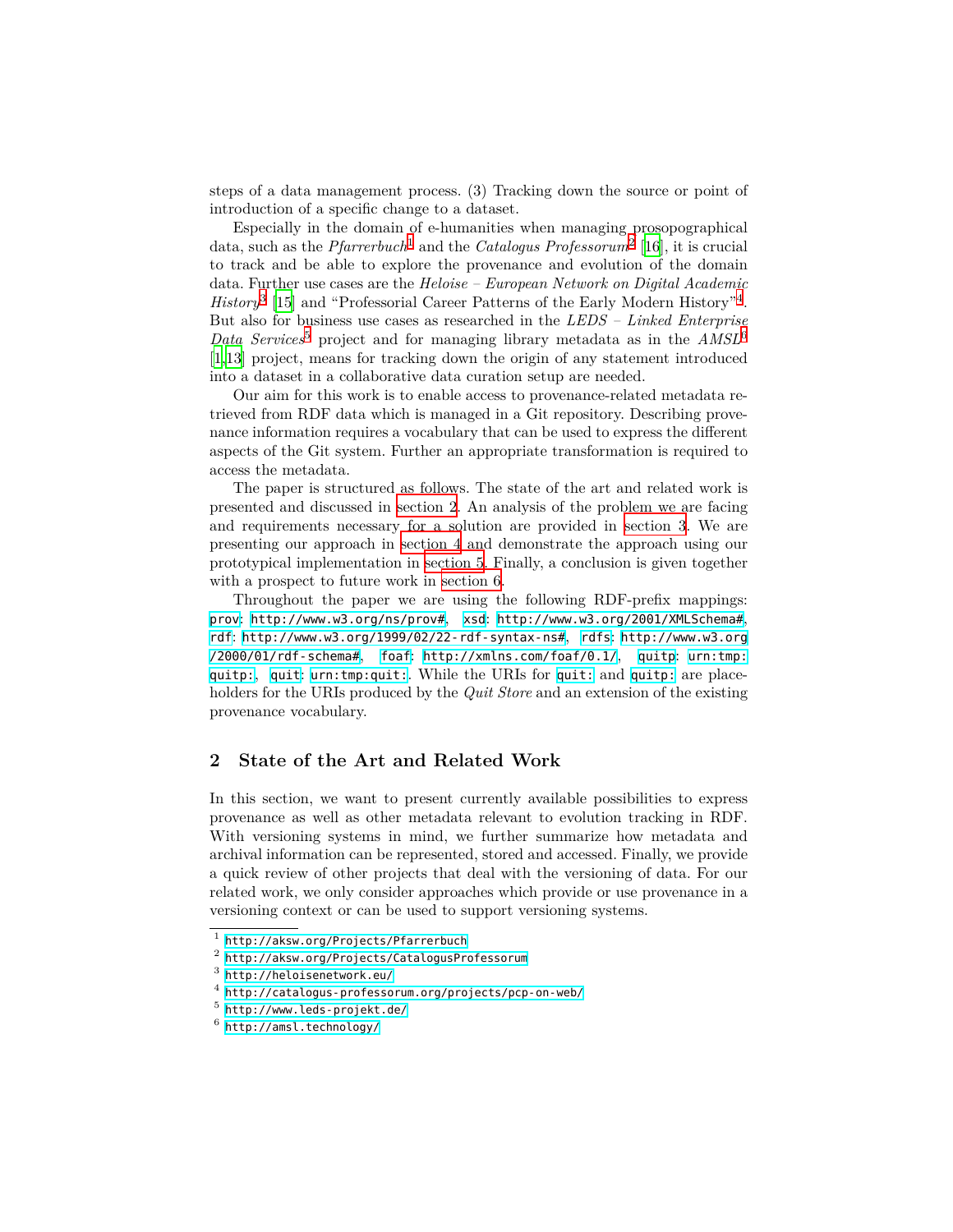#### **2.1 Vocabularies**

Currently, various vocabularies exist that allow the description of provenance. As a *World Wide Web Consortium* (W3C) Recommendation, the PROV ontology (PROV-O) [[11\]](#page-14-3) is the de-facto standard for the representation and exchange of domain-independent provenance. The *Open Provenance Model* [\[12](#page-14-4)] predates the PROV-O, but both use very similar approaches as their core components. Both vocabularies model provenance data as relations between *agents*, *entities* and *activities* or their respective equivalent.

Another popular standard for general-purpose metadata is *Dublin Core* respective the *Dublin Core Metadata Terms* (dct) [[7\]](#page-14-5). The main difference to the prior ontologies is in their focus on expressing provenance. Both vocabularies provide means for expressing provenance metadata. While the PROV-O is more focused on activities that lead to a specific entity, Dublin Core focuses on the resulting entities.

The main advantage of using domain-independent vocabularies as a core is that they are usable by systems and tools that operate without any domain-specific knowledge. PROV-O-Viz<sup>[7](#page-2-0)</sup> is an example of a visualization tool only working with the data expressed according to the PROV ontology.

#### **2.2 Modelling Patterns**

One way to annotate data is *reification* [\[6](#page-14-6), "Reified Statements"]. In standard reification, a resource is used to denote a triple. The resource is attributed with the subject, predicate, and object of the triple it is identifying and referring to. Thus, metadata about the original triple can be supplied by attaching additional attributes to this reified resource. The downside of this approach is the increase of statements needed to describe the original triple, which is at least threefold. Additional effort is needed for querying and matching statements with their reified statement since every reified part has to be matched on its own.

Provenance can also be described using *named graphs*, whereby triples are extended with a fourth argument, the *context*. A context is denoted by a URI and thus can also be used as a subject for statements, allowing the description or annotation of graphs with provenance information. Temporal graphs [\[17](#page-14-7)] is a storage model utilizing named graphs to store the validity of triple sets, e. g. their temporal validity, allowing stateful queries for a given point in time, by searching all validity ranges containg that timestamp. Adepting this approach to a git-like environment, the temporal validity is best described by the commits a statement was added or removed. But their commit hashes cannot be used as range indicators, since hashes have no natural ordering preventing us from doing simple *between* checks.

As an alternative to the prior methods for storing metadata in RDF, *Singleton properties* [\[14](#page-14-8)] were introduced. Hereby, the predicates of a statement are replaced with a unique equivalent, e. g. by appending consecutive numbers.

<span id="page-2-0"></span><sup>7</sup> <http://provoviz.org/>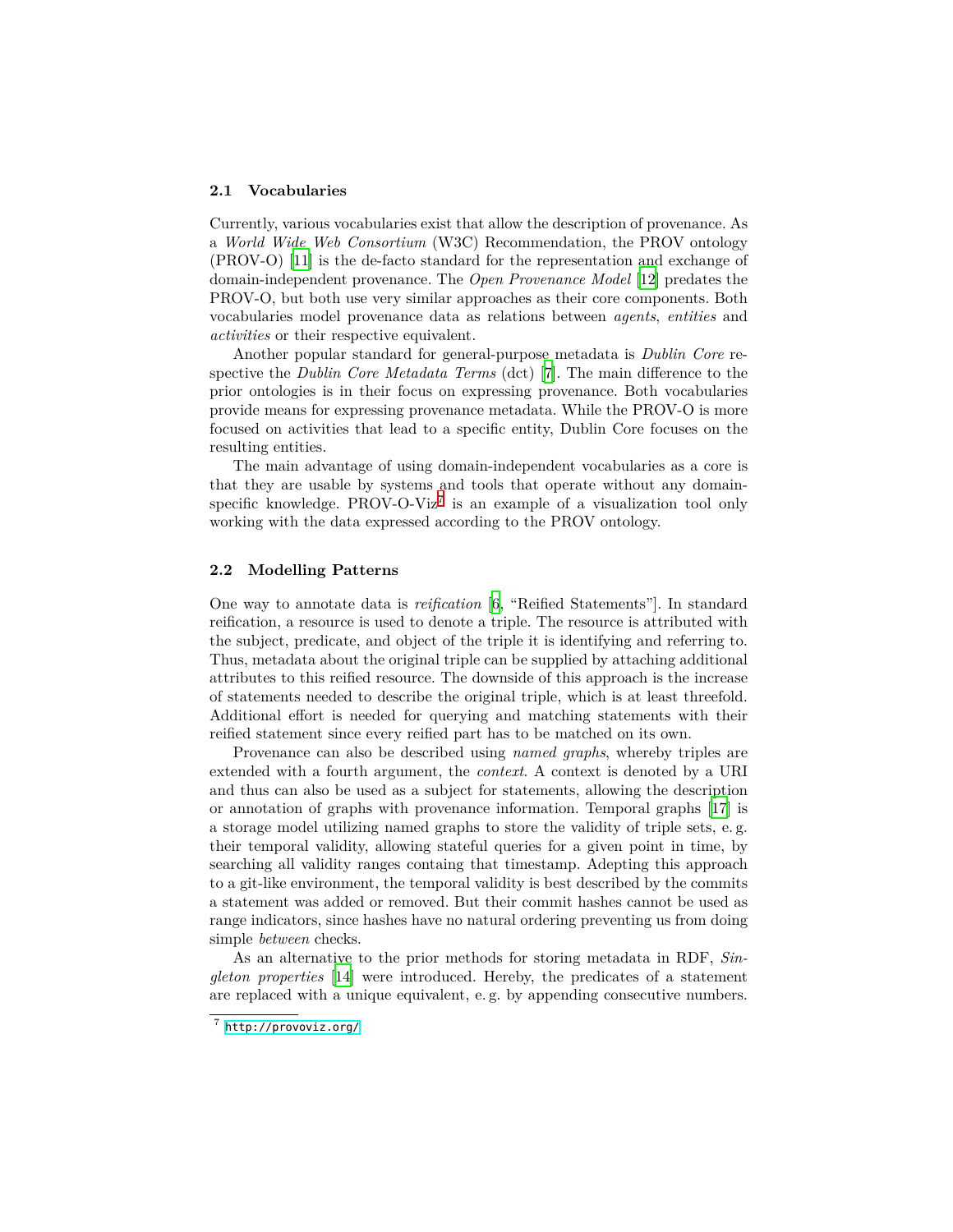Those unique predicates, used as a resource, are attributed with their original predicates and other annotations, this allows to describe the original statement. This approach requires less overhead, in the number of triples, compared to reification. Using this concept, Queries against a data source have to be adjusted accordingly, since the original statements have changed.

#### **2.3 Version Tracking Systems**

Version control systems such as Subversion, Mercurial, and Git are common tools for versioning any kind of data but especially text-based formats. By using an appropriate serialization format, RDF data can also be stored in such versioning systems [\[3](#page-14-9)]. Any type of versioning system, since it is commonly used for collaborative work, provides some basic provenance information like a *committer*, *reasons for changes* and *timestamps* when changes happened. In the systems mentioned above, such information is stored in a non-semantic compliant manner thus can often only be accessed with tools provided by the respective version control system.

Git4Voc [\[10\]](#page-14-10) describes a methodology on how to use the versioning system Git for collaborative vocabulary development. Further they describe, how to utilize the hook mechanism provided by Git to add additional functionality for *validation* and *documentation*. The *master* branch tracks different versions of the vocabulary while changes are done in other branches and merged back later. For *validation*, a combination of local and online tools is used. After the quality check is done and committed to the repository, a documentation for the vocabulary is generated. Git4Voc does not provide any semantically accessible provenance but only what is provided by Git itself. Existing tools (e.g. Git2PROV[8](#page-3-0) ) can provide a semantic compliant view using the PROV ontology.

The Git2PROV tool [[5\]](#page-14-11) allows to generate a provenance document using the PROV-Ontology for any public Git repository. It can be used as a web service or can be executed locally using Node.js<sup>[9](#page-3-1)</sup>. Since our aim is to provide provenance for RDF data on graph- and triple-level Git2PROV isn't suited as a component since it is only able to handle provenance on a per-file-level.

R43ples [\[8](#page-14-12)] on the other hand is a version control system completely build on Semantic Web technology. Due to its design and internal structure versioning only happens on graph-level instead of instance-level, therefore versioning happens for each named graph but not for the whole dataset. Revisions are stored as deltas to its previous version to save storage space with the drawback of the extra time required to restore older revisions. Because of its Semantic Web only approach no command line tools like in Git are provided and all operations on the versioning system are done via the SPARQL interface. The interface therefore was extended with additional, non-standard keywords. It uses the RMO vocabulary, which is an extended and more domain-specific version of the PROV ontology.

<span id="page-3-0"></span><sup>8</sup> <http://git2prov.org/>

<span id="page-3-1"></span> $^9$  <https://nodejs.org/>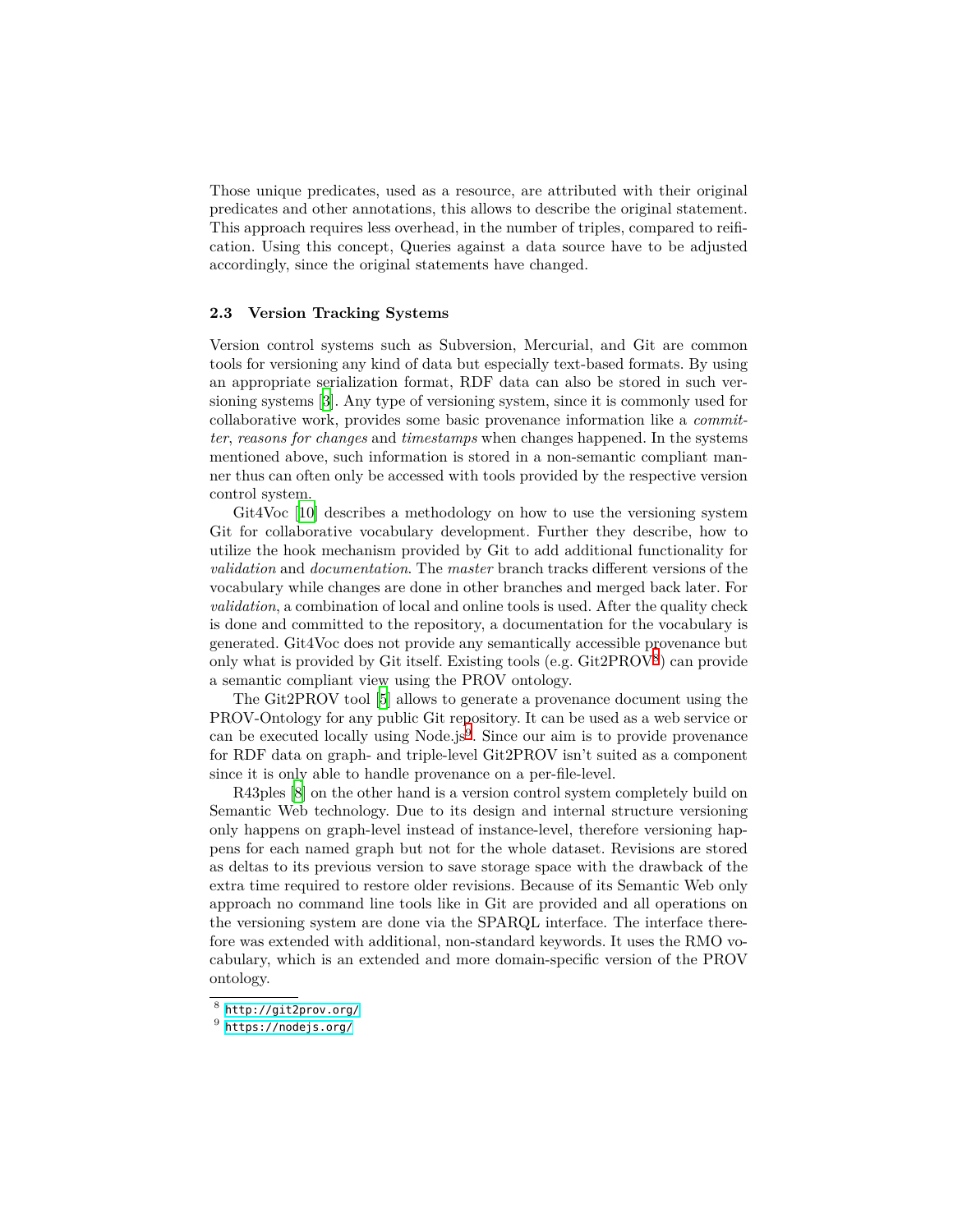Another approach is implemented by  $\text{Stardog}^{10}$  $\text{Stardog}^{10}$  $\text{Stardog}^{10}$ , a triple store with integrated version control capabilities. The versioning module provides functionality for tagging and difference generation between revisions. Revisions are on instancelevel since a snapshot contains all named graphs from the time the snapshot was taken. RDF data and snapshots are stored in a relational database. The current state of the database can be queried via a SPARQL interface. For regular queries, the version history can be accessed by using the SERVICE keyword and the provided virtual service. The module can also execute queries on the version history metadata. While older states of the database can be restored, to our knowledge, they can't be queried directly. The provided provenance contains information about *time*, *committer*, an optional *message*, and *changesets* represented using a vocabulary based on PROV-O, extended by means to describe changesets.

The *Quit Stack* is meant to support collaboration on RDF datasets in distributed setups. The *Quit Store* [[3\]](#page-14-9), as a part of this tool stack, provides a framework for tracking and exchanging changes on a dataset in a distributed setup. Backed by a Git repository, it provides a quad store which holds the latest revision of all or selected RDF files. Even though any revision can be restored with a simple checkout, loading the data into the store requires a deserialization step beforehand. Through a SPARQL interface, each interaction with the store is recorded and in case of an update, the changed graphs are serialized and stored as a commit in the repository. The *Quit Store* does not provide any semantic form of provenance so far. Besides the *Quit Store*, the *Quit Stack* also provides a tool *Quit Diff* for comparing the graphs between recorded revisions [\[2](#page-13-1)]. The difference between the graphs can then be represented in various changeset vocabularies and as SPARQL Update query.

# <span id="page-4-0"></span>**3 Problem Description**

The size of provenance information, especially when providing evolutionary data of a resource, is likely to exceed the size of the data which it is describing. Therefore, we encourage the decoupling of data and provenance as an appropriate way for provenance access. As a conclusion, we state ways to access detached provenance information. For direct access, a provenance document available as a Linked Data resource can be provided. By providing a linking e.g. [prov:](http://www.w3.org/ns/prov)[has\\_](http://www.w3.org/ns/prov#has_provenance) [provenance](http://www.w3.org/ns/prov#has_provenance) as HTTP-header or within the data itself, the provenance can be discovered in case of need. Provenance can be made available as a separate SPARQL service, which can be linked via [prov:](http://www.w3.org/ns/prov)[has\\_query\\_service](http://www.w3.org/ns/prov#has_query_service) and be used for federated queries.

The focus of our work is primarily meant as a methodology for handling provenance of Git versioned RDF data in general. The problem of selecting an appropriate level of provenance recording, also called *granularity*, depends on the use cases and technology of a specific system. To support developers of provenance systems, Groth et al. [[9\]](#page-14-13) provide general aspects of provenance

<span id="page-4-1"></span> $\overline{^{10}}$  <http://stardog.com/>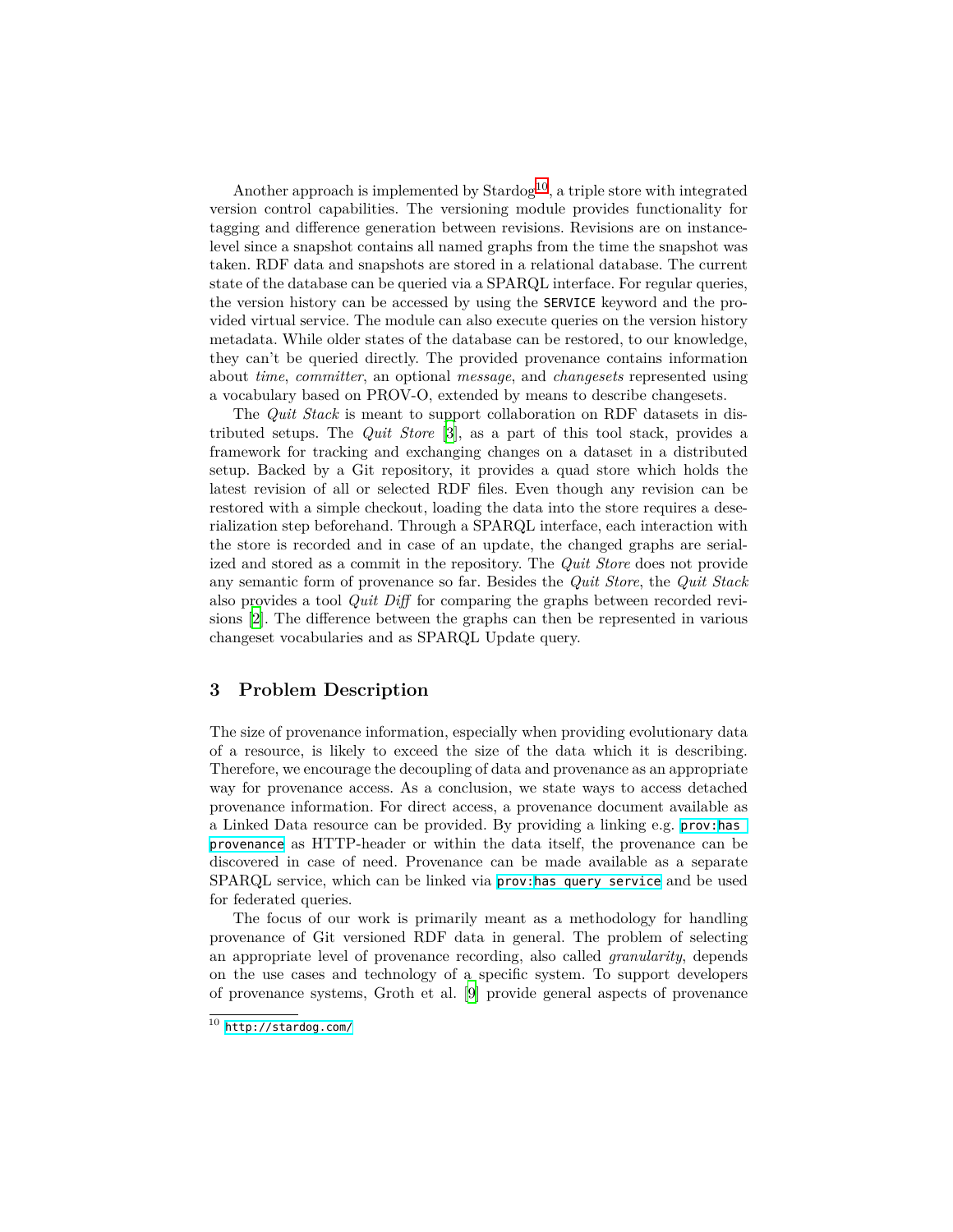that should be considered by any provenance enabled system. The aspects were categorized as following:

- **Content** describes what should be contained in provenance data, whereas entities, contributing sources, processes generating artifacts, versioning, justification, and entailment are relevant dimensions.
- **Management** refers to concerns about how provenance should be captured and maintained, including publication and access, dissemination and how a system scales.
- **Use** is about how user specific problems can be solved using recorded provenance. Mentioned are understanding, interoperability, comparison, accountability, trust, imperfections, and debugging.

While not all of these aspects are in our focus, they are meant to help on deciding on exact use cases and requirements. Based on those dimensions and the prerequisite of handling RDF data in a Git repository, we need to consider which processes have influenced the data and contributed to the data in form of commits. The aspect of versioning the data is covered by Git in combination with the *Quit Store*. For the category *management*, we have to evaluate how Git handles provenance and how internal provenance can be accessed by the user. As for *use*, we have already formulated three use cases in [section 1.](#page-0-0) These use cases mainly cover, understanding, accountability, trust, and debugging. Interoperability is the main focus of the *Quit Store* and comparison the main focus of *Quit Diff*.

Furthermore the evolution of a dataset in a distributed setup is not necessarily happening in a linear manner. Multiple parties are creating different versions based on the same original data set (*branch*), while a consolidated version (*merge*) might be created at a later stage. This introduces the problem of finding the path, in which a change was introduced.

Resulting from our use cases and the mentioned categories we can formulate our requirements as follows:

- 1. A structured representation of metadata recorded to a specific version of a dataset
- 2. A queriable representation of the provenance information recorded for the evolution of a dataset
- 3. Random access to any version of the dataset
- 4. A possibility to analyze the origin of any individual statement in a dataset
- 5. The resulting system should be able to handle non-linear, i. e. branched and merged, revision histories.

# <span id="page-5-0"></span>**4 Approach**

In this section, we present our approach on how to extract and explore RDF versioned data in a distributed environment. It is build as a tool stack on top of Git for extending it with semantic capabilities. Our approach gains all of its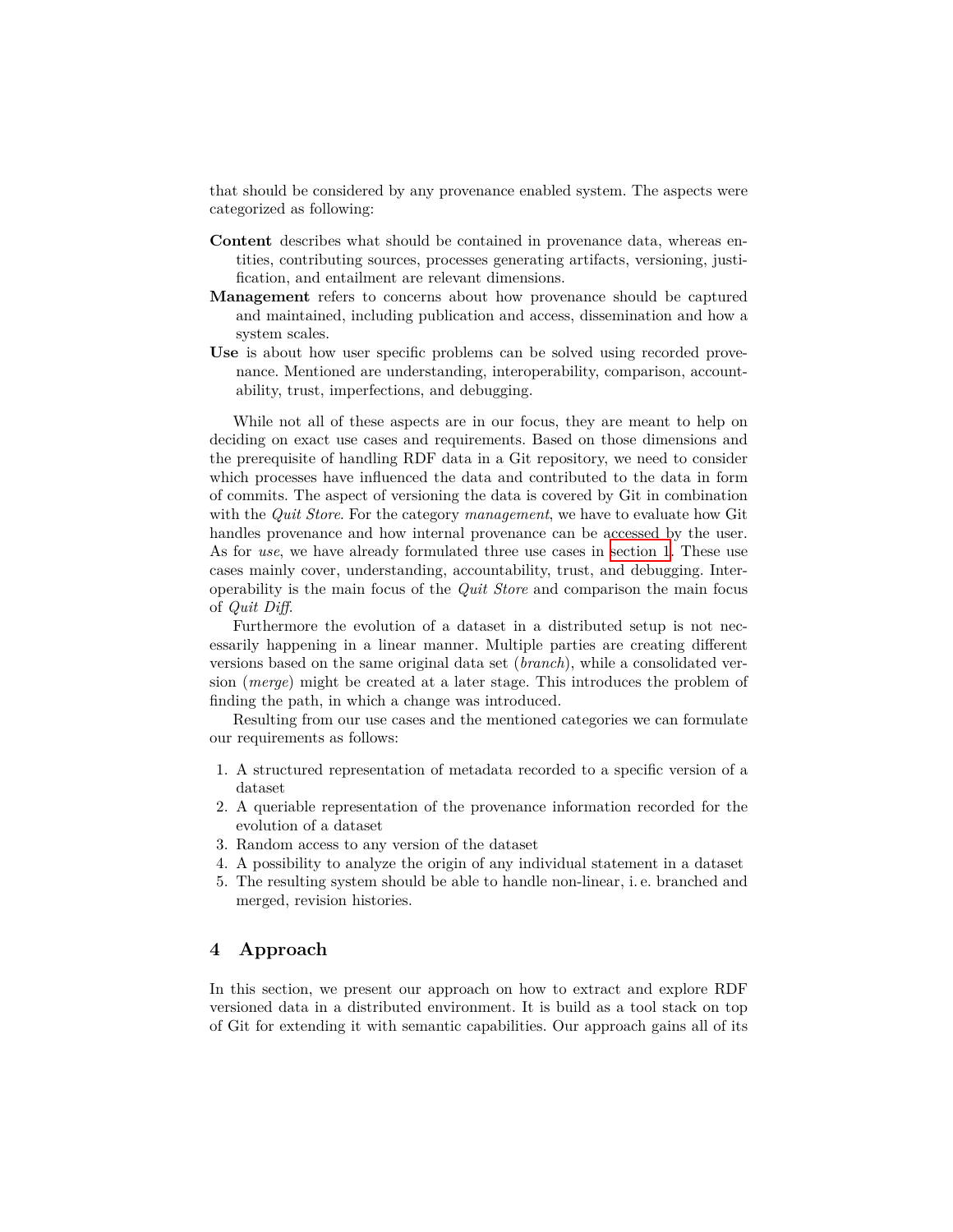versioning and storage capabilities from the underlying Git repository and the *Quit Stack* [[3\]](#page-14-9). As the *Quit Framework* itself is planned to handle just RDF models without any further regards to semantics[\[3](#page-14-9), Introduction], our approach follows this lead. Therefore, the two main concerns are, (1) to make the already existing provenance information from the version control system semantically available and (2) check how and to which extend additional and domain-specific metadata can be stored in the version control structure. We further introduce a methodology for fast access to different versions of a dataset using named graphs.

| Non-semantical (Git)    | Semantical (RDF)              |  |  |  |  |
|-------------------------|-------------------------------|--|--|--|--|
| Commit                  | prov: Activity                |  |  |  |  |
| parent                  | quitp:preceedingCommit        |  |  |  |  |
| $\operatorname{author}$ | prov:wasAssociatedWith        |  |  |  |  |
|                         | prov:qualifiedAssociation     |  |  |  |  |
| author date             | prov:startedAtTime            |  |  |  |  |
| committer               | prov:wasAssociatedWith        |  |  |  |  |
|                         | prov:qualifiedAssociation     |  |  |  |  |
| committer date          | prov:endedAtTime              |  |  |  |  |
| message                 | rdfs:comment                  |  |  |  |  |
| Author and Committer    | prov:Agent                    |  |  |  |  |
| name                    | rdfs:label                    |  |  |  |  |
| email                   | foaf:mailbox                  |  |  |  |  |
| Changeset               | quitp:updates                 |  |  |  |  |
|                         | quitp:graph                   |  |  |  |  |
|                         | quitp:addition/quitp:deletion |  |  |  |  |
| Data.                   | prov:Entity                   |  |  |  |  |
|                         | prov:specializationOf         |  |  |  |  |
|                         | prov: was Generated By        |  |  |  |  |

#### **4.1 Storage and Data Structure**

<span id="page-6-0"></span>**Table 1.** Semantic representation of a Git commit

Our initial effort was to transform the metadata, stored in the data model of Git to RDF making use of PROV-O. [Table 1](#page-6-0) provides an overview of attributes used to convert a Git commit. Commits in Git can be mapped to instances of the class [prov:](http://www.w3.org/ns/prov)[Activity](http://www.w3.org/ns/prov#Activity) associated with their author and committer. We follow the idea of De Nies et al. [\[5](#page-14-11)] and represent the start and end time of the Activity with the author and commit date of Git, which can be interpreted as the time till a change was accepted. PROV-O has no concept for commenting on activities, therefore we follow the suggestion of PROV-O and use [rdfs:](http://www.w3.org/2000/01/rdf-schema)[comment](http://www.w3.org/2000/01/rdf-schema#comment) for commit messages. Git users are [prov:](http://www.w3.org/ns/prov)[Agent](http://www.w3.org/ns/prov#Agent)s, stored with their provided name and email.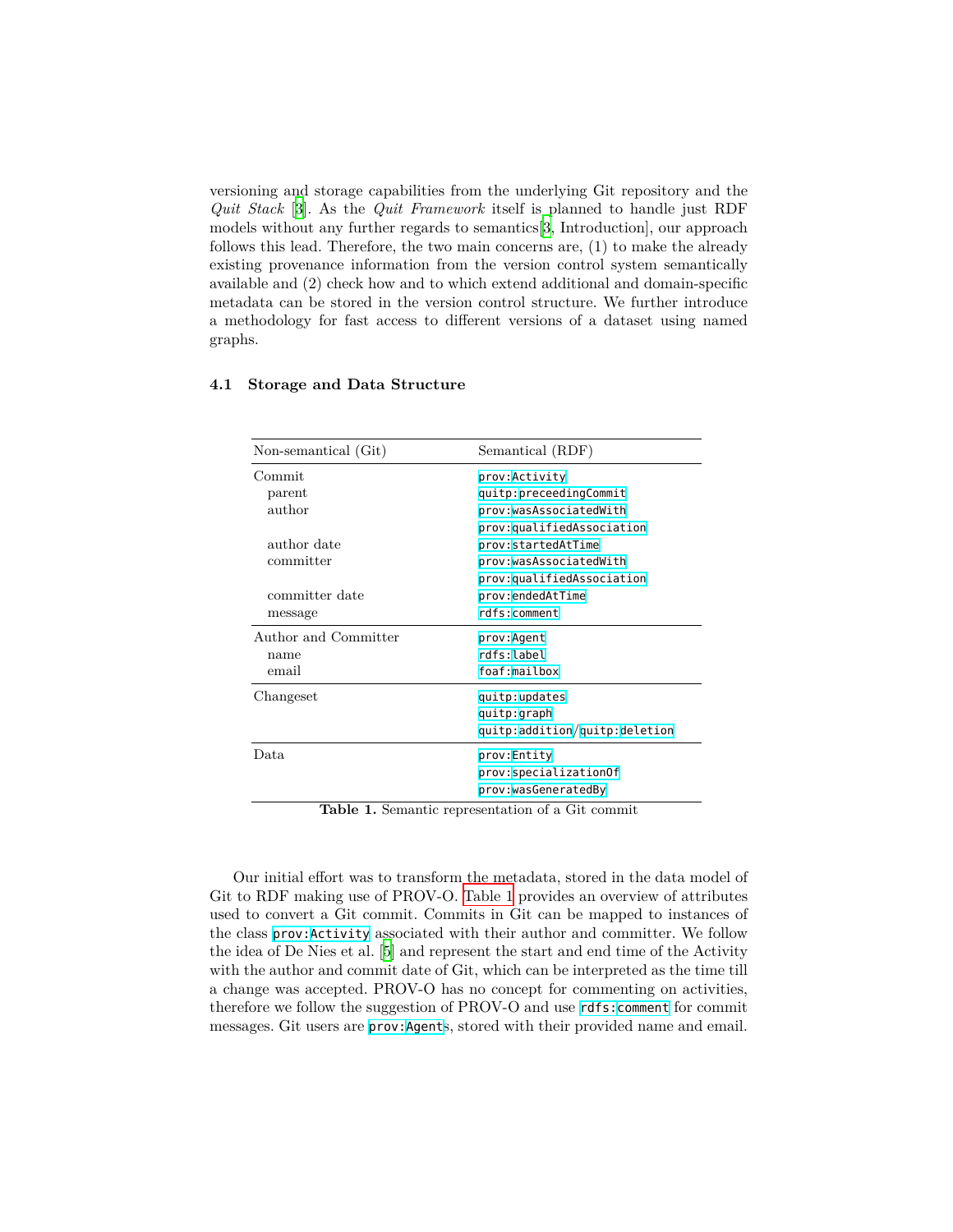We represent Git names as  $rds$ : [label](http://www.w3.org/2000/01/rdf-schema#label) since they do not necessarily contain a full name. For calculating changesets we use the strategy provided by *Quit Diff* [\[2](#page-13-1)]. Each update is linked to the original graph and described by graphs containing the added and deleted statements. We store every named graph contained in a file as an instance of [prov:](http://www.w3.org/ns/prov)[Entity](http://www.w3.org/ns/prov#Entity) bound to their respective object hash as it is used in Git. Further, we link it with the respective commit via [prov:](http://www.w3.org/ns/prov)[wasGenerated](http://www.w3.org/ns/prov#wasGeneratedBy) [By](http://www.w3.org/ns/prov#wasGeneratedBy) and attribute its origin as [prov:](http://www.w3.org/ns/prov)[specializationOf](http://www.w3.org/ns/prov#specializationOf). An excerpt concerning commits and entities is provided in [listings 3](#page-10-1) and [4](#page-11-0) in [section 5](#page-10-0).

Our next step was the enrichment of the metadata in Git with additional information: e.g. the source specification of a dataset by recording its original URL on the Web or a SPARQL update query on a dataset resulting in a new commit. The main problem here was that Git itself offers no built-in feature for storing any user-defined metadata for commits or files. What Git offers instead is a functionality called git notes, which is like a commentary function on commits. Hereby, Git creates a private branch where text files, named after the commit they comment on, resides. While this may seem sufficient, notes can be edited like any other file under version control and our provenance would not be protected using Git's hashing and signing mechanism.

Thus, for extending our provenance information we have to dig a little deeper into Git's internal structures [\[4](#page-14-14)]. The internal storage structure of Git, basically, is just a file-system based key-value store. Git uses different types of objects to store both, structural information and data in files and addresses them with their sha1-hash[11](#page-7-0). The types used by Git to organize its data are *blobs*, *trees* and *commits*, the types are linked as shown in [fig. 1.](#page-7-1)



<span id="page-7-1"></span>**Figure 1.** Internal structure used by Git

The content of any file that is put under version control is stored as *blobs* while folders are stored as *trees*. A *tree* consists of other *trees* and *blobs* respectively. Each revision is represented by a *commit*-object consisting of metadata, references to parent commits and a *tree*-object, which is considered as root. References such as *branches* and *tags* are simply files within Git, pointing to a commit as their entry point to the revision history.

This leaves us with only two options where additional metadata can be stored, *blobs* and *commits*. Even though every object type could be manually created

<span id="page-7-0"></span> $11$  Secure Hash Algorithm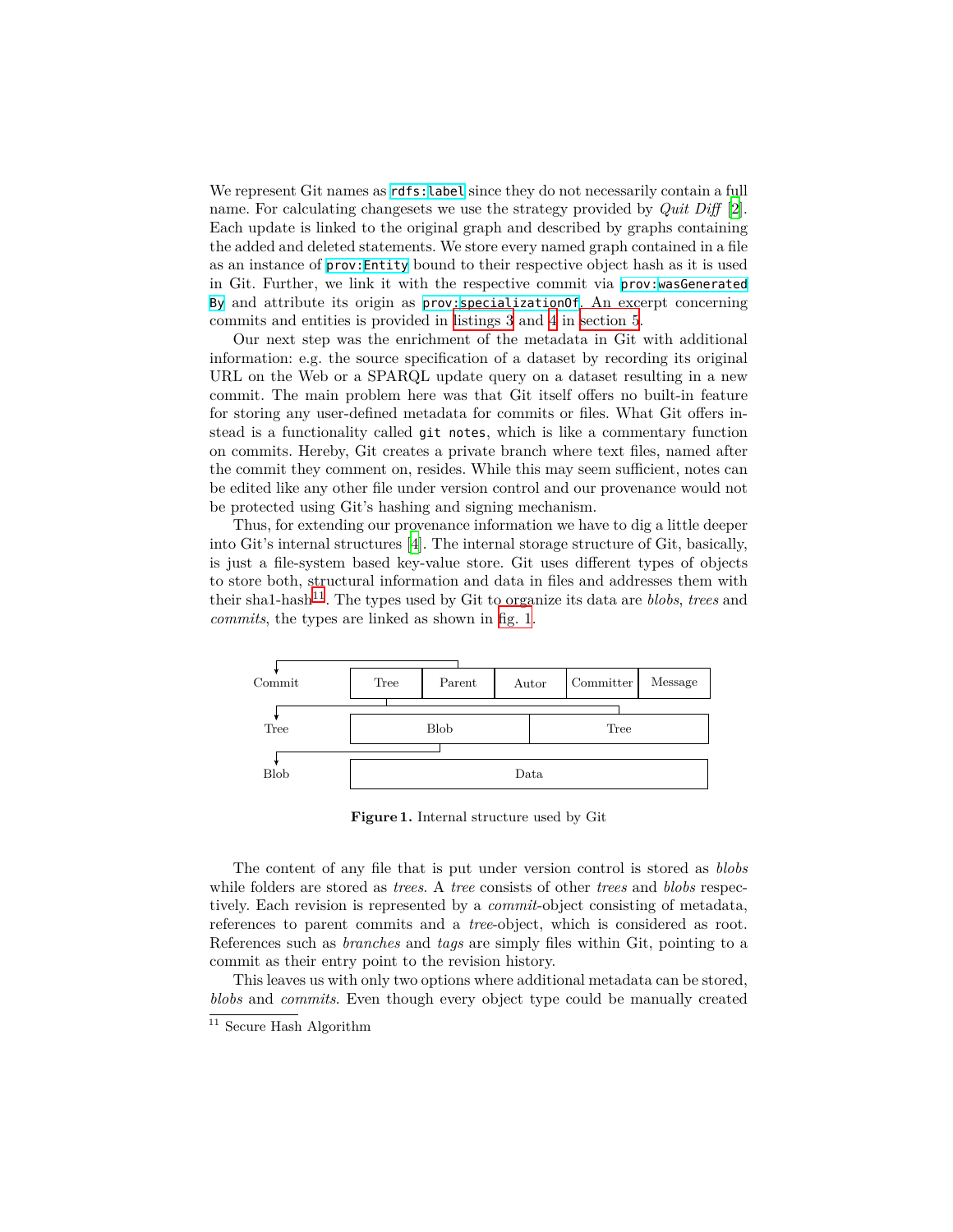and put into the Git storage, unused or unreferenced, objects might later be removed by Git's own garbage collection.

By using *blobs* we could store provenance data in the way as we store all our data, but we would have to split provenance in two different representational formats–semantical and non-semantical–which isn't desirable. Also, saving *blobs* means users are able to manually edit and commit them. While those changes can be reverted, having such a use case is also not desirable. Therefore our decision was to provide and obtain additional metadata as part of the commit message as shown in [listing 1.](#page-8-0) Commit messages are unstructured data, meaning it won't break the commit when additional structured data is provided at the start or end of a message.

```
tree 31159f4524edf41e306c3c5148ed7734db1e777d
parent 3fe8fd20a44b1737e18872ba8a049641f52fb9ef
author pnaumann <patrick.naumann@stud.htwk-leipzig.de> 1487675007 +0100
committer pnaumann <patrick.naumann@stud.htwk-leipzig.de> 1487675007 +0100
```
Source: http://dbpedia.org/data/Leipzig.n3

Example Import

**Listing 1.** Git commit with additional data

More specific workflows can be added when needed. If the stored value contains line breaks, e.g. a query for a transformation is stored, we support a multi line syntax as shown in [listing 2](#page-8-1).

<span id="page-8-1"></span>Query: "SELECT ?s ?p ?o { . . .<br>}"

**Listing 2.** Example for multi line key-value-pair in a commit message

The two workflows we currently support for *extract, transform, load* processes are *importing* and *transforming*. For an import we store [quitp:](urn:tmp:quitp:)[Import](urn:tmp:quitp:Import), a subclass of [prov:](http://www.w3.org/ns/prov)[Activity](http://www.w3.org/ns/prov#Activity), together with a [quitp:](urn:tmp:quitp:)[dataSource](urn:tmp:quitp:dataSource) property. A *transformation* is represented as a [quitp:](urn:tmp:quitp:)[Transformation](urn:tmp:quitp:Transformation) activity and a [quitp:](urn:tmp:quitp:)[query](urn:tmp:quitp:query) property. Both are shown in [table 2.](#page-8-2)

<span id="page-8-2"></span>

| Non-semantical | Semantical           |
|----------------|----------------------|
| Import         | quitp:Import         |
| source         | quitp:dataSource     |
| Transformation | quitp:Transformation |
| query          | quitp:query          |

**Table 2.** Semantic representation of metadata for describing contributions to an existing data set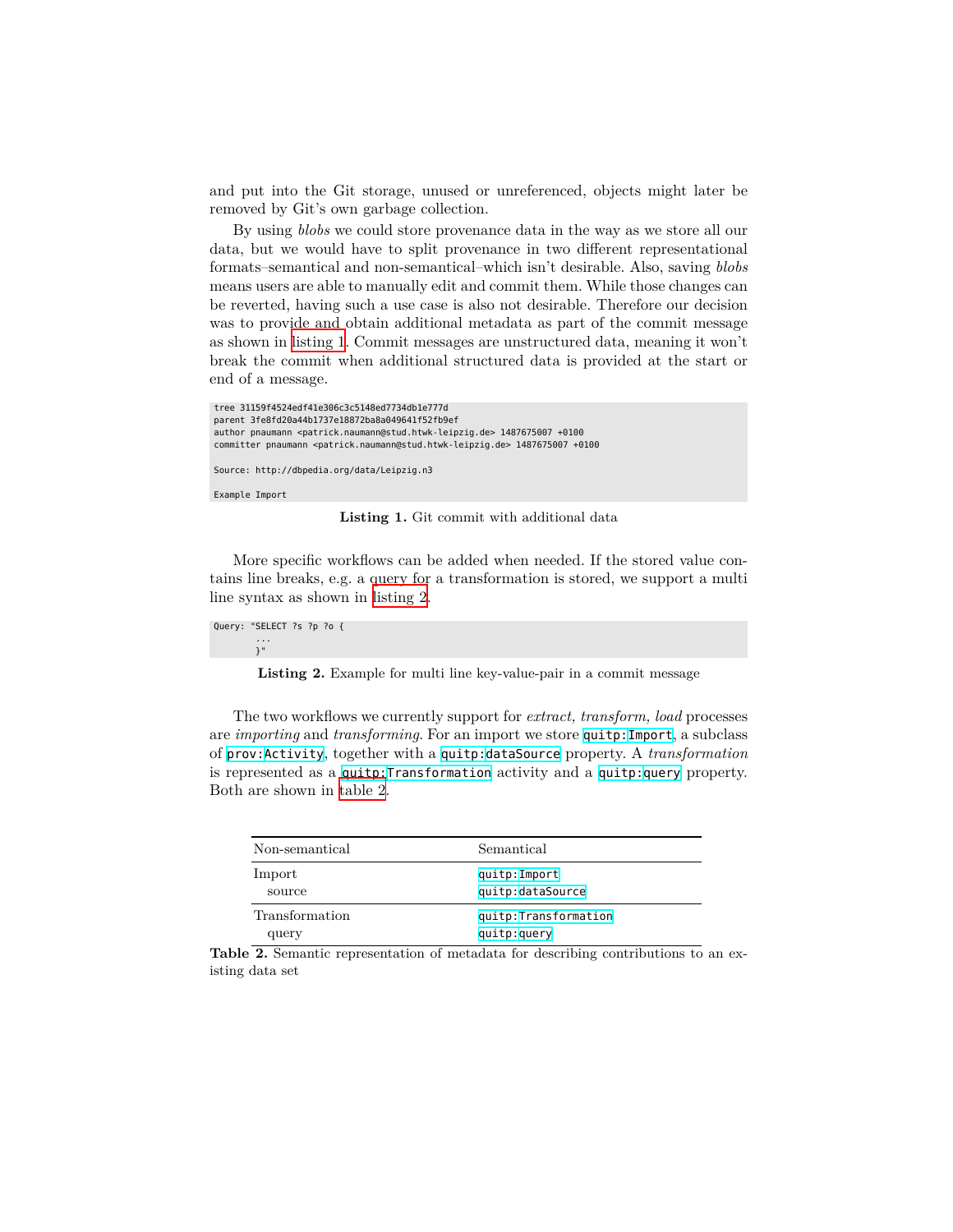#### **4.2 Access to the Provenance Information**

To access our provenance information we follow the recommendation of the "PROV-AQ: Provenance Access and Query" (W3C Working Group Note)<sup>[12](#page-9-0)</sup>. We provide a SPARQL interface for each state in the history of the datasets in a Git repository as well as a SPARQL service for the provenance graph. The states and the provenance graph are built from the metadata provided by Git and combined with the additional metadata stored in the commit messages. To be able to query this information we have to transform it to RDF and store the resulting graph. This is done during a *synchronization* process. During synchronization, the store is built from the commits stored in Git, by traversing the Git commit history of every branch from its end, until a commit is found which already exists in the store. A quad store serves as cache, to decrease access time, by avoiding the complete parse procedure from the actual data stored in the Git repository. The depth of the synchronized history as well as a selection of the relevant branches is configurable according to the users' needs. Therefore the needed storage space can be reduced for devices with low storage capacities, at the cost of time for parsing graphs on-the-fly later on.

#### **4.3 Random Access to Dataset Revisions**



<span id="page-9-1"></span>**Figure 2.** Creating a dataset from all available revisions of named graphs

The basic concept of Git is to reuse as many of its objects as possible for a new revision, whereby only snapshots of files that actually changed are created, instead of a full repository snapshot. Exploiting this storage structure, we are able to randomly checkout any Git commit in linear time. We create a revision of ever named graph in the repository, by using object hashes as a suffix. This

<span id="page-9-0"></span> $12$  <https://www.w3.org/TR/prov-aq/>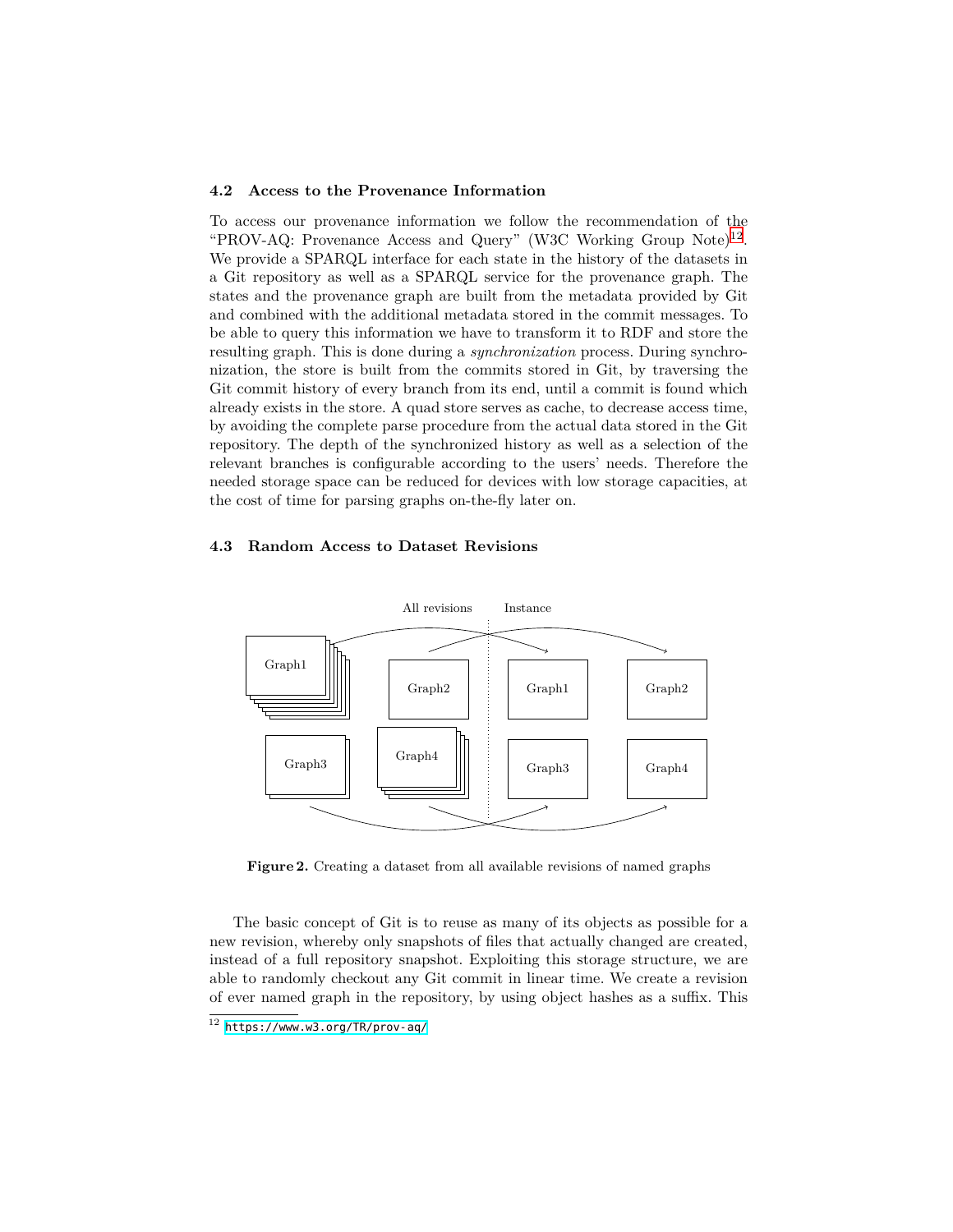allows us to lookup all objects from Git's internal tree structure to create a virtual dataset, shown in [fig. 2,](#page-9-1) containing the state of all graphs at that commit and run queries against it. Given a commit hash, we do this by rewriting the original URI of a named graph with their hashed equivalent of that commit and vice versa in query results.

# <span id="page-10-0"></span>**5 Prototypical Demonstration**

With the integration into the *Quit Stack* [[3\]](#page-14-9) in mind, we chose to build our prototypical implementation on the same technology, namely Python in combination with RDFlib<sup>[13](#page-10-2)</sup> for handling the RDF files and SPARQL queries,  $Flask^{14}$  $Flask^{14}$  $Flask^{14}$  for the HTTP API and  $pygit2^{15}$  $pygit2^{15}$  $pygit2^{15}$  to interact with Git.

```
quitp:commit-f0c57d5b2b a prov:Activity, quitp:Import ;
    rdfs:comment """import: http://aksw.org/NormanRadtke
initial import""" ;
    prov:startedAtTime "2017-03-11T13:56:57+01:00"^^xsd:dateTime ;
    prov:endedAtTime "2017-03-11T13:56:57+01:00"^^xsd:dateTime ;
    prov:wasAssociatedWith quitp:user-e236a58c1c ;
    prov:qualifiedAssociation [ a prov:Association ;
            prov:agent quitp:user-e236a58c1c ;
            prov:role quitp:author, quitp:committer ] ;
    quitp:dataSource <http://aksw.org/NormanRadtke> ;
    quitp:updates quitp:update-46cadd74a5 .
quitp:commit-2cc30bc7f5 a prov:Activity, quitp:Import ;
    rdfs:comment """import: http://aksw.org/NatanaelArndt
imported natanael arndt"""
 prov:startedAtTime "2017-03-11T13:58:44+01:00"^^xsd:dateTime ;
   prov:endedAtTime "2017-03-11T13:58:44+01:00"^^xsd:dateTime ;
    prov:wasAssociatedWith quitp:user-e236a58c1c ;
   prov:qualifiedAssociation [ a prov:Association ;
            prov:agent quitp:user-e236a58c1c ;
            prov:role quitp:author, quitp:committer ] ;
    quitp:dataSource <http://aksw.org/NatanaelArndt> ;
    quitp:preceedingCommit quitp:commit-f0c57d5b2b ;
    quitp:updates quitp:update-c4e8149654 .
quitp:commit-d9fe8f514e a prov:Activity ;
    rdfs: comment "updated who knows who"
    prov:startedAtTime "2017-03-11T14:05:04+01:00"^^xsd:dateTime ;
    prov:endedAtTime "2017-03-11T14:05:04+01:00"^^xsd:dateTime ;
    prov:wasAssociatedWith quitp:user-71cd535876 ;
   prov:qualifiedAssociation [ a prov:Association ;
            prov:agent quitp:user-71cd535876 ;
            prov:role quitp:author, quitp:committer ] ;
    quitp:preceedingCommit quitp:commit-2cc30bc7f5 ;
    quitp:updates quitp:update-5bf3ae9594, quitp:update-cb82c36f12
```
**Listing 3.** Converted Git repository. We omitted parts and restrict this example on commits ...

[Listings 3](#page-10-1) and [4](#page-11-0) show an example provenance graph created from a Git repository. For better illustration, we omitted parts of it, e.g. updates, agents,

<span id="page-10-2"></span> $\overline{^{13}}$  <https://rdflib.readthedocs.io/>

<span id="page-10-3"></span><sup>14</sup> <http://flask.pocoo.org/>

<span id="page-10-4"></span> $^{15}$  <http://www.pygit2.org/>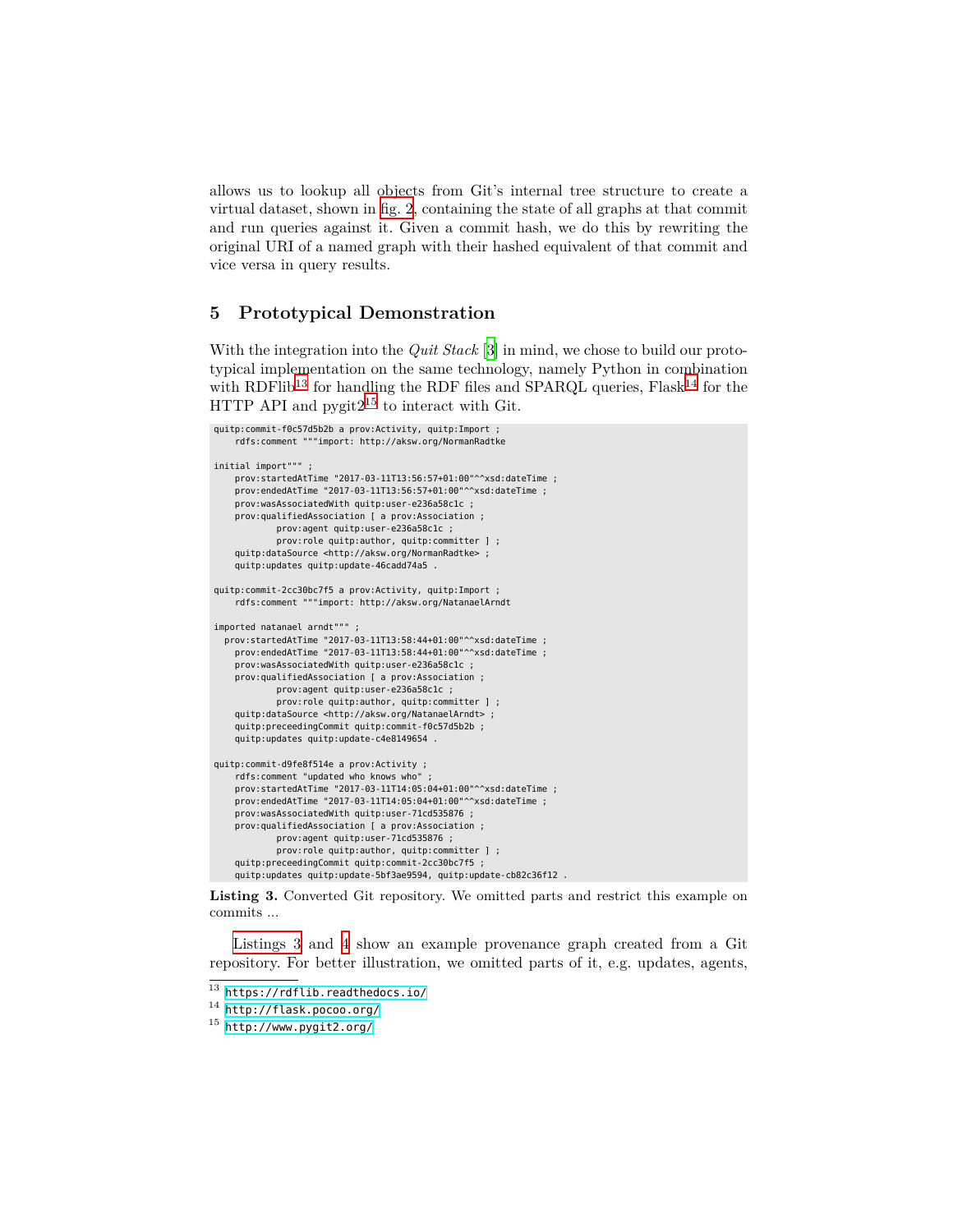and roles, for they are not required for this demonstration. The first part shows a full conversion of a repository, containing three commits and two named graphs, the second part shows how graphs were stored. Both graphs were copied from an external source, therefore a key-value pair was provided in the commit message ([rdfs:](http://www.w3.org/2000/01/rdf-schema)[comment](http://www.w3.org/2000/01/rdf-schema#comment)) accordingly, as shown in [listing 3.](#page-10-1) With this additional metadata a more specific activity, namely [quitp:](urn:tmp:quitp:)[Import](urn:tmp:quitp:Import), was generated, together with the attribute [quitp:](urn:tmp:quitp:)[dataSource](urn:tmp:quitp:dataSource) for the external source.

<span id="page-11-0"></span>quit:radtke-46cadd74a5 prov:specializationOf quit:radtke ; prov:wasGeneratedBy quitp:commit-2cc30bc7f5 . quit:arndt-c4e8149654 prov:specializationOf quit:arndt ; prov:wasGeneratedBy quitp:commit-2cc30bc7f5 . quit:arndt-cb82c36f12 prov:specializationOf quit:arndt ; prov:wasGeneratedBy quitp:commit-d9fe8f514e . quit:radtke-5bf3ae9594 prov:specializationOf quit:radtke ; prov:wasGeneratedBy quitp:commit-d9fe8f514e .

**Listing 4.** ... and graph revisions

As [listing 4](#page-11-0) shows, four blobs were stored by Git in those three commits. One blob for each import, since Git needed to create a file holding the imported named graph. The other two commits were created upon the third commit, where both graphs were edited. This example shows, that the second commit only required a partial snapshot, without losing any information by reusing blobs from the previous commit. Next, we will explain how to obtain a graph containing the exact state from that commit. When a state is requested by its commit, we generate a mapping for all named graphs that existed in the given commit. Because of the additional overhead, not all object-to-commit mappings exist in the provenance graph, only those which create an object. If an object is unchanged for a commit, the mapping is omitted, but can be taken from Git's internal data structure.

<span id="page-11-2"></span><span id="page-11-1"></span>

| 100644 blob c4e8149654<br>arndt.nt  | { 'quit:radtke': 'quit:radtke-46cadd74a5',                                         |  |  |  |  |
|-------------------------------------|------------------------------------------------------------------------------------|--|--|--|--|
| 100644 blob 46cadd74a5<br>radtke.nt | 'quit:arndt': 'quit:arndt-c4e8149654' }                                            |  |  |  |  |
|                                     | <b>Listing 5.</b> Content of the tree object Listing 6. Mapping for instance graph |  |  |  |  |
| from the second commit. Showing two | based on Git hashes                                                                |  |  |  |  |

contained files and their hashes For our example, [listing 5](#page-11-1) shows how Git stored the two named graphs from the second commit in a *tree* object, while [listing 6](#page-11-2) shows our mapping, which allows us to access any graph with the state of the second commit. As shown in the listings above, we can obtain the missing hashes for our mapping from Git. Any query to a graph including such mapping is rewritten to match our stored partial snapshots instead of the requested named graphs, and translated back after the request has finished.

#### **5.1 Quit Blame**

As an example for the usage of provenance, similar to the functionality of git blame, we have also built a method to retrieve the origin of each individual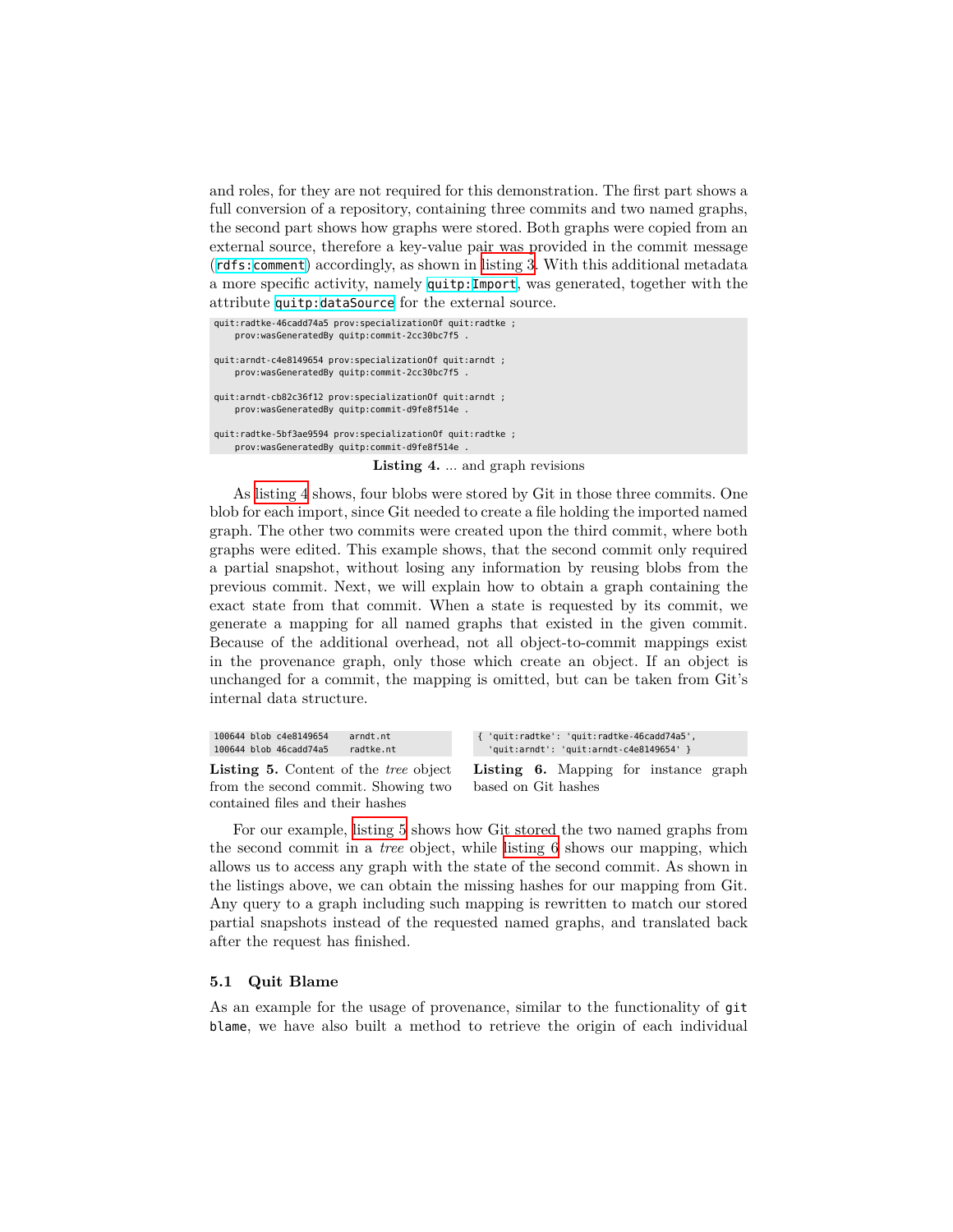statement in a dataset and associate it with its entry in the provenance graph. Given an initial commit, we traverse the Git history to find the actual commit of each statement when it was inserted and annotate it with the metadata for that commit.



<span id="page-12-1"></span>**Figure 3.** Example for an insert/delete chain in Git used by git-blame

The three statements that exist in the fourth commit of [fig. 3](#page-12-1) therefore, should be matched with the commits 1, 4 and 3 respectively, since those are the commits where the statements were introduced. We are utilizing SPARQL 1.1 features to provide values to a query, we list all quads without an annotation and query our provenance graph with the query shown in [listing 7](#page-12-2). We also bind the *?commit* variable to the given commit.

```
SELECT ?s ?p ?o ?context ?commit ?name ?date WHERE {
  ?commit prov:endedAtTime ?date ;
          prov:wasAssociatedWith ?user ;
          quitp:updates ?update .
  ?user foaf:mbox ?email ;
           rdfs:label ?name .
  ?update quitp:graph ?context ;
          quitp:additions ?additions .
  GRAPH ?additions {
    ?s ?p ?o
   }
VALUES (?s ?p ?o ?context) {
     ...
  }
}
```
**Listing 7.** Query for git blame implementation

Using this method on the second commit of the example from the previous section, we get the results presented in [table 3](#page-13-2):

# <span id="page-12-0"></span>**6 Conclusion**

Tracking and exploring provenance is crucial in a collaborative environment, as the Web of Data. In this paper we have examined, how metadata and datasets stored in a Git repository can be enriched, processed and used semantically. We've built this work on top of the foundation provided by the *Quit Stack* and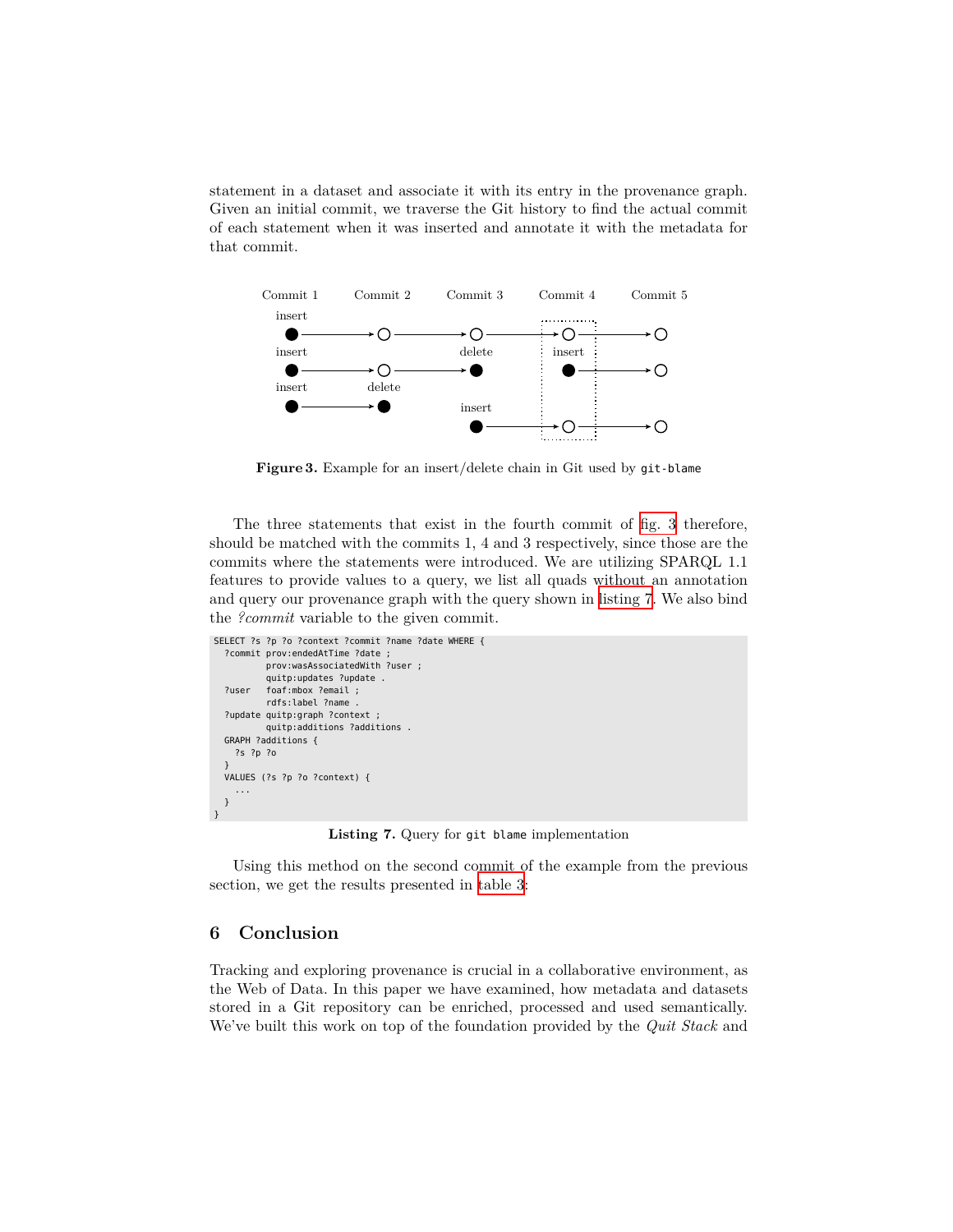| subject                                                               | predicate object | context | commit                     | committer timestamp       |
|-----------------------------------------------------------------------|------------------|---------|----------------------------|---------------------------|
| aksw:NormanRadtke foaf:mbox mailto:radtke@ quit:radtke f0c57d5b2b pna |                  |         |                            | 2017-03-11T13:56:57+01:00 |
| aksw:NormanRadtke rdfs:type foaf:Person                               |                  |         | quit:radtke f0c57d5b2b pna | 2017-03-11T13:56:57+01:00 |
| aksw:NatanaelArndt foaf:mbox mailto:arndt@                            |                  |         | quit:arndt 2cc30bc7f5 pna  | 2017-03-11T13:58:44+01:00 |
| aksw:NatanaelArndt rdfs:type foaf:Person                              |                  |         | quit:arndt 2cc30bc7f5 pna  | 2017-03-11T13:58:44+01:00 |

<span id="page-13-2"></span>**Table 3.** Result of git blame adaption for the second commit

added methodologies for how Git commits, their metadata and datasets can be used for provenance. For functionality, we adapted the git blame command to quit blame for semantic data. Thus we are able to track the provenance on any update operation in the dataset (use cases 1 and 2, [section 1;](#page-0-0) requirement 1 [section 3\)](#page-4-0). With the provenance graph, we are also able to explore the recorded data using SPARQL (use case 2, requirement 2) and due to its graph structure we are also able to represent any kind of a branched and merged history (requirement 5). Using quit blame we are able to track down the origin of any individual statement in a dataset (use case 3, requirement 4). With our random access query interface we can also execute SPARQL queries on the store at the status of any revision (requirement 3).

With the presented system we can provide access to the automatically tracked provenance information with semantic web technology in a distributed collaborative environment. In future research, one of the biggest challenges might be, storing the RDF metadata in a more efficient way. Further the query performance and storage overhead of the current prototypical implementation has to be investigated.

### **7 Acknowledgements**

This work was partly supported by a grant from the German Federal Ministry of Education and Research (BMBF) for the LEDS Project under grant agreement No 03WKCG11C and the DFG project *Professorial Career Patterns of the Early Modern History: Development of a scientific method for research on online available and distributed research databases of academic history* under the grant agreement No GL 225/9-1.

# **References**

- <span id="page-13-0"></span>1. Arndt, N., Nuck, S., Nareike, A., Radtke, N., Seige, L., Riechert, T.: AMSL: Creating a linked data infrastructure for managing electronic resources in libraries. In: Horridge, M., Rospocher, M., van Ossenbruggen, J. (eds.) Proceedings of the ISWC 2014 Posters & Demonstrations Track. CEUR Workshop Proceedings, vol. Vol-1272, pp. 309–312. Riva del Garda, Italy (Oct 2014)
- <span id="page-13-1"></span>2. Arndt, N., Radtke, N.: Quit diff: Calculating the delta between rdf datasets under version control. In: 12th International Conference on Semantic Systems Proceedings (SEMANTiCS 2016). SEMANTiCS '16, Leipzig, Germany (Sep 2016)